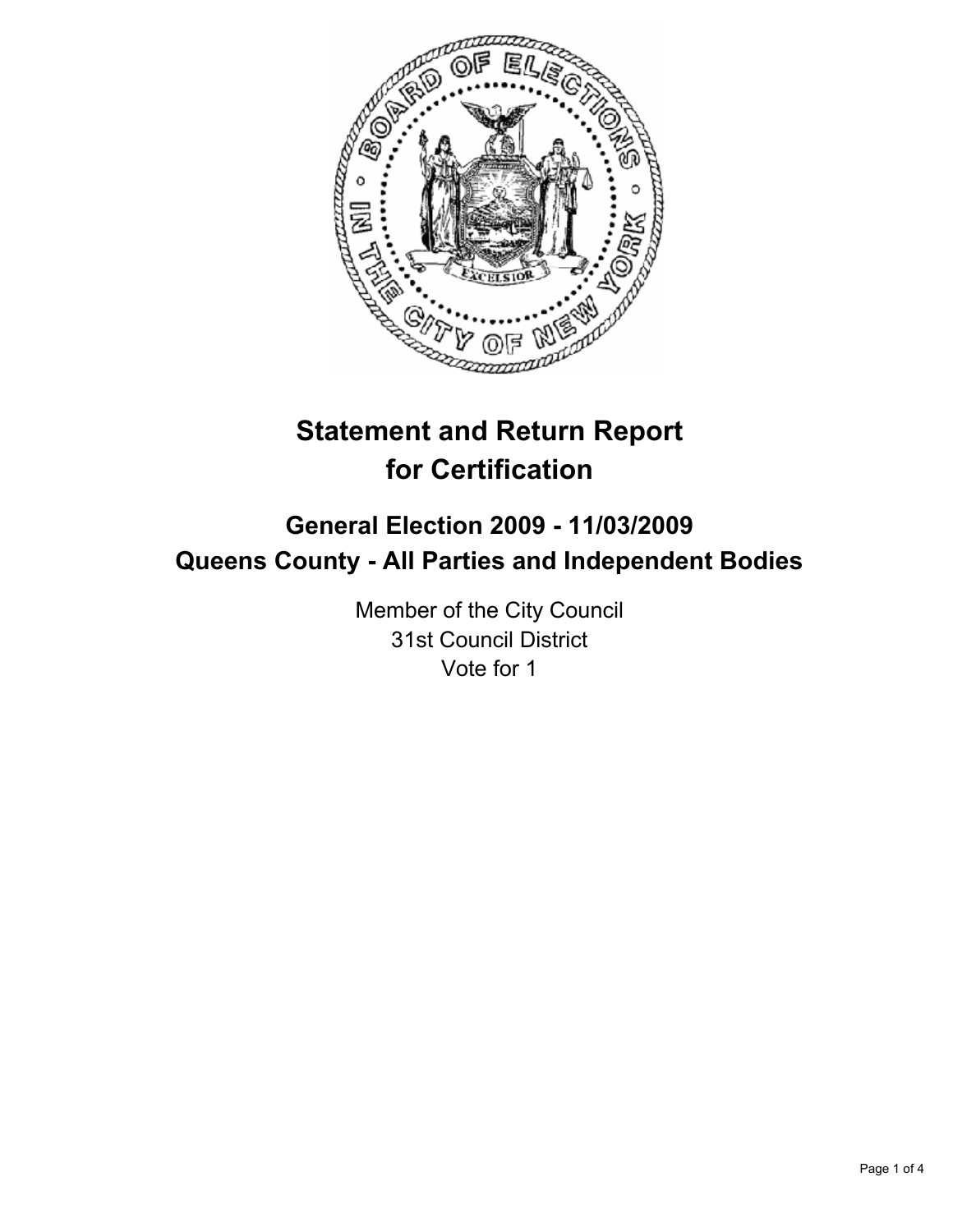

#### **Assembly District 23**

| <b>PUBLIC COUNTER</b>                | 3,711 |
|--------------------------------------|-------|
| <b>EMERGENCY</b>                     | 26    |
| ABSENTEE/MILITARY                    | 202   |
| <b>AFFIDAVIT</b>                     | 46    |
| <b>Total Ballots</b>                 | 3,985 |
| JAMES SANDERS JR. (DEMOCRATIC)       | 2,086 |
| SCHERIE S MURRAY (REPUBLICAN)        | 722   |
| SCHERIE S MURRAY (CONSERVATIVE)      | 96    |
| JAMES SANDERS JR. (WORKING FAMILIES) | 95    |
| EUGENE FALIK (WRITE-IN)              | 1     |
| EUYFENIE FAUK (WRITE-IN)             | 1     |
| <b>Total Votes</b>                   | 3,001 |
| Unrecorded                           | 984   |

## **Assembly District 29**

| <b>PUBLIC COUNTER</b>                | 7,882 |
|--------------------------------------|-------|
| <b>EMERGENCY</b>                     | 23    |
| ABSENTEE/MILITARY                    | 100   |
| <b>AFFIDAVIT</b>                     | 52    |
| <b>Total Ballots</b>                 | 8,057 |
| JAMES SANDERS JR. (DEMOCRATIC)       | 5,884 |
| SCHERIE S MURRAY (REPUBLICAN)        | 449   |
| SCHERIE S MURRAY (CONSERVATIVE)      | 73    |
| JAMES SANDERS JR. (WORKING FAMILIES) | 144   |
| LOU GRAYS (WRITE-IN)                 |       |
| <b>Total Votes</b>                   | 6,551 |
| Unrecorded                           | 1,506 |

## **Assembly District 31**

| <b>PUBLIC COUNTER</b>                | 9,200 |
|--------------------------------------|-------|
| <b>EMERGENCY</b>                     | 6     |
| ABSENTEE/MILITARY                    | 350   |
| <b>AFFIDAVIT</b>                     | 106   |
| <b>Total Ballots</b>                 | 9,662 |
| JAMES SANDERS JR. (DEMOCRATIC)       | 6,922 |
| SCHERIE S MURRAY (REPUBLICAN)        | 594   |
| SCHERIE S MURRAY (CONSERVATIVE)      | 78    |
| JAMES SANDERS JR. (WORKING FAMILIES) | 203   |
| DEBI ROSE (WRITE-IN)                 |       |
| <b>Total Votes</b>                   | 7,798 |
| Unrecorded                           | 1.864 |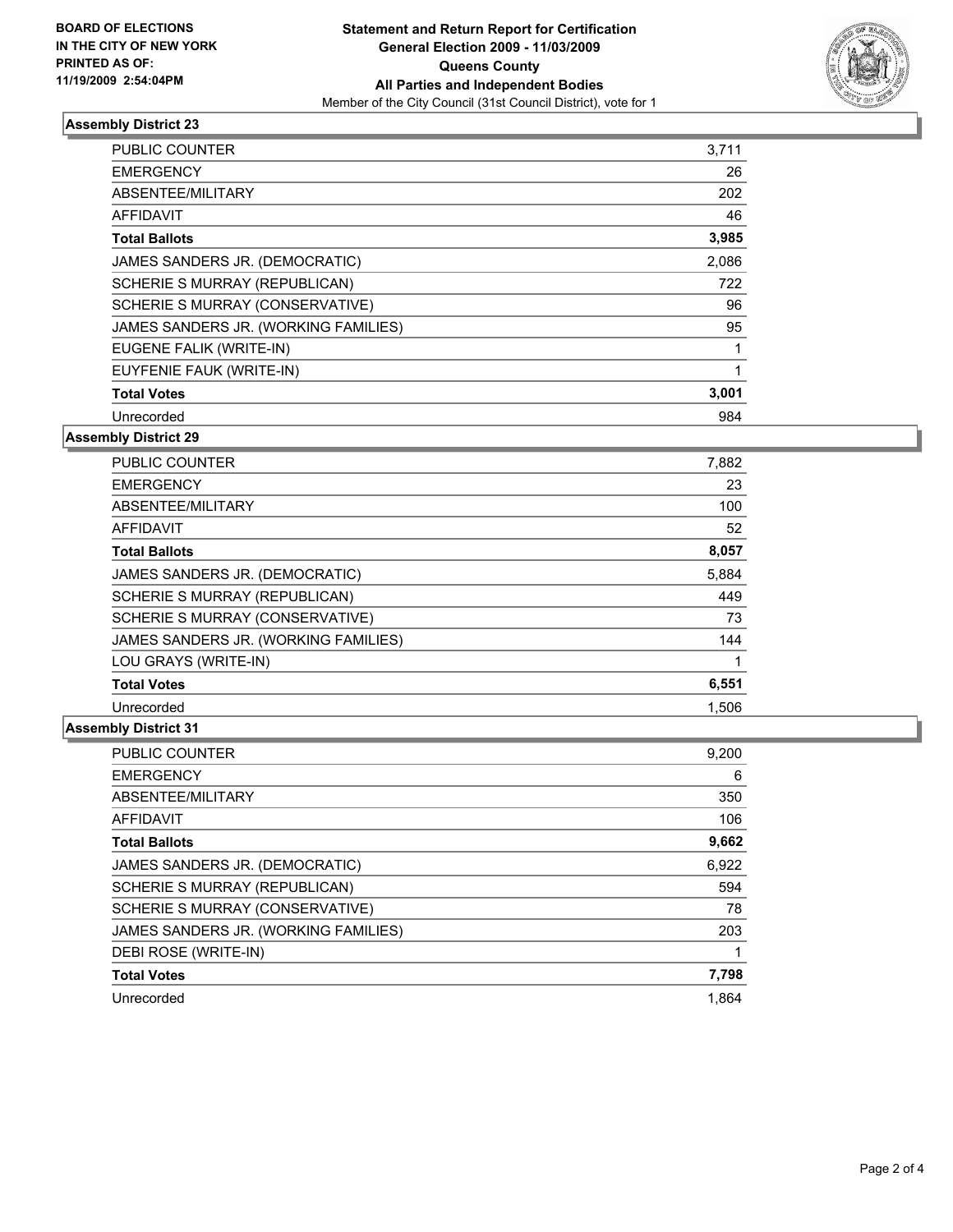

## **Assembly District 32**

| <b>PUBLIC COUNTER</b>                | 221 |
|--------------------------------------|-----|
| <b>EMERGENCY</b>                     | 0   |
| ABSENTEE/MILITARY                    | 3   |
| <b>AFFIDAVIT</b>                     | 4   |
| <b>Total Ballots</b>                 | 228 |
| JAMES SANDERS JR. (DEMOCRATIC)       | 159 |
| SCHERIE S MURRAY (REPUBLICAN)        | 5   |
| SCHERIE S MURRAY (CONSERVATIVE)      | 0   |
| JAMES SANDERS JR. (WORKING FAMILIES) | 6   |
| <b>Total Votes</b>                   | 170 |
| Unrecorded                           | 58  |